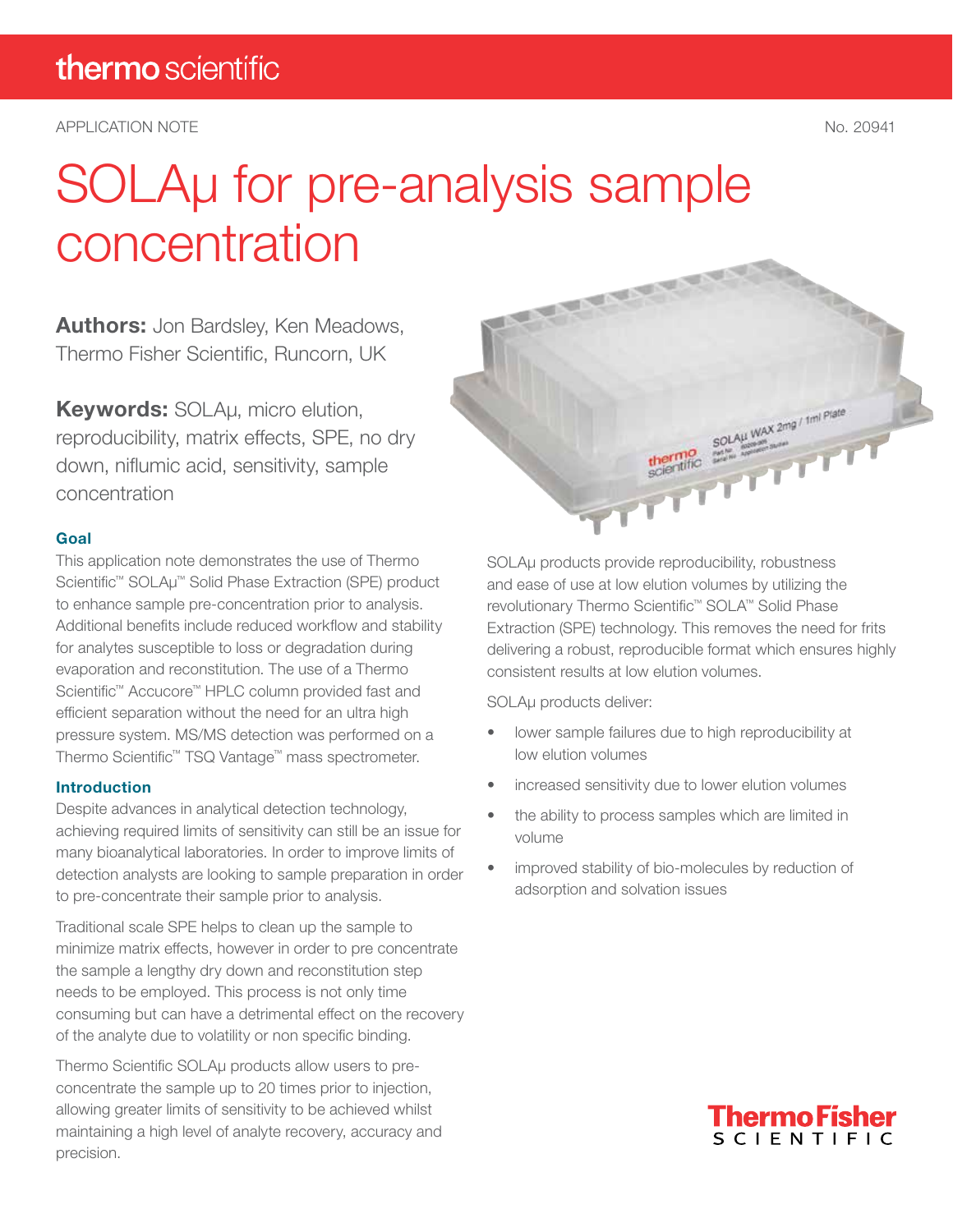

Figure 1: Summary of workflow required to achieve a twenty-fold increase in sample concentration prior to analysis without altering the workflow or compromising assay performance

#### Experimental details

| Consumables                                         |                                                                                                                       | Cat. no.                 |
|-----------------------------------------------------|-----------------------------------------------------------------------------------------------------------------------|--------------------------|
| Fisher Scientific <sup>™</sup> LC-MS grade water    |                                                                                                                       | 10777404                 |
| Fisher Scientific <sup>™</sup> LC-MS grade methanol |                                                                                                                       | 10653963                 |
| Fisher Scientific™ analytical grade formic acid     |                                                                                                                       | 10559570                 |
| Sample handling equipment                           |                                                                                                                       | Cat. no.                 |
| Liquid handling hardware                            |                                                                                                                       |                          |
|                                                     | Thermo Scientific <sup>™</sup> HyperSep <sup>™</sup> 96 well plate vacuum manifold                                    | 60103-351                |
| SPE hardware                                        | Thermo Scientific <sup>™</sup> HyperSep <sup>™</sup> glass block vacuum manifold<br>pump, European version            | 60104-241                |
| Sample handling                                     | Thermo Scientific <sup>™</sup> Webseal <sup>™</sup> 96-well square well microplate<br>Thermo Scientific™ WebSeal™ mat | 60180-P212<br>60180-M122 |
| Sample pre-treatment                                |                                                                                                                       |                          |
|                                                     | 500 µL of human plasma diluted 1:1 with 4% phosphoric acid.                                                           |                          |
| Sample preparation                                  |                                                                                                                       |                          |
| Compound(s)                                         | Niflumic acid, niflumic acid d5 (IS)                                                                                  | $\overline{\phantom{a}}$ |
| <b>Matrix</b>                                       | Human plasma                                                                                                          |                          |
|                                                     | SOLAµ WAX 96 well plate, 2 mg/1 mL                                                                                    | 60209-005                |
| Condition                                           | 200 µL methanol                                                                                                       |                          |
| Equilibrate                                         | 200 µL 4% phosphoric acid                                                                                             |                          |
| Load                                                | Apply sample at 0.5 mL/min                                                                                            |                          |
| Wash                                                | 200 µL 25 mM ammonium acetate (pH4)                                                                                   |                          |
|                                                     | 200 µL 70% methanol (pH4)                                                                                             |                          |
| Elute                                               | 2 x 12.5 µL 50/50 methanol/acetonitrile with 2% ammonia                                                               | $\frac{1}{2}$            |
| Direct injection of eluent                          |                                                                                                                       |                          |
|                                                     |                                                                                                                       |                          |
| <b>Separation conditions</b>                        |                                                                                                                       |                          |
| Instrumentation                                     | Thermo Scientific <sup>™</sup> Dionex <sup>™</sup> UltiMate <sup>™</sup> 3000 RSLC system                             |                          |
| Column                                              | Thermo Scientific™ Accucore™ RP-MS HPLC column<br>50 mm x 2.1 mm 2.6 µm                                               | 17626-052130             |
| Guard column                                        | Thermo Scientific <sup>™</sup> Accucore™ RP-MS Defender™<br>guard cartridge                                           | 17626-012105             |
|                                                     | Thermo Scientific <sup>™</sup> Uniguard™ drop-in guard holder                                                         | 852-00                   |
| Flow rate                                           | 750 µL/min                                                                                                            |                          |
| Run time                                            | 3 min                                                                                                                 |                          |
| Column temperature                                  | 30°C                                                                                                                  |                          |
| Injection details                                   | 2 µL full loop injection                                                                                              |                          |
| Injection wash solvent 1                            | Water                                                                                                                 |                          |
| Injection wash solvent 2                            | 45:45:10 (v/v/v) propan-2-ol / acetonitrile / acetone<br>(with 5% Ammonia)                                            |                          |
| Mobile phase A                                      | Water with 0.1% formic acid                                                                                           |                          |
| Mobile phase B                                      | Acetonitrile with 0.1% formic acid                                                                                    |                          |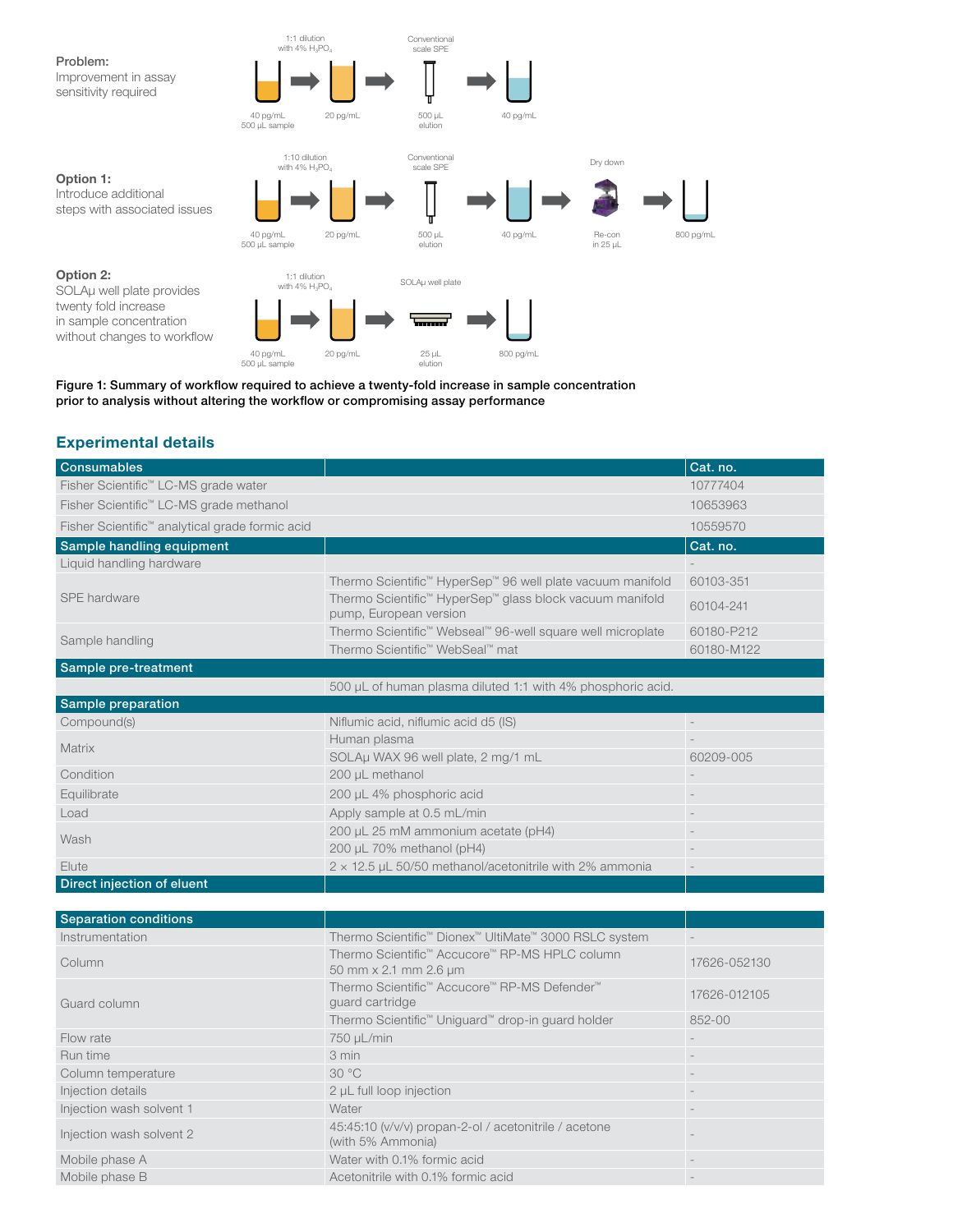| <b>Gradient conditions</b> |     |       |
|----------------------------|-----|-------|
| Time (min)                 | % A | $%$ B |
| 0.0                        | 70  | 30    |
| 2.0                        | 10  | 90    |
| 2.01                       | 70  | 30    |
| З                          | 70  | 30    |

| <b>MS</b> conditions       |                                                                              |
|----------------------------|------------------------------------------------------------------------------|
| Instrumentation            | Thermo Scientific <sup>™</sup> TSQ Vantage™ triple stage quadruple mass spec |
| Ionization conditions      | <b>HESI</b>                                                                  |
| Polarity                   | $+ive$                                                                       |
| Spray voltage (V)          | 3000                                                                         |
| Vaporiser temperature (°C) | 475                                                                          |
| Sheath gas pressure (Arb)  | 50                                                                           |
| Aux gas pressure (Arb)     | 60                                                                           |
| Capillary temp (°C)        | 300                                                                          |
| Collision pressure (mTorr) | 1.5                                                                          |
| Scan time (s)              | 0.02                                                                         |
| Q1 (FWHM)                  | 0.7                                                                          |
| Q3 (FWHM)                  | 0.7                                                                          |

| <b>Compound</b>       | <b>Parent</b><br>(m/z) | S-Lens (V) | <b>Product</b><br>(m/z) | <b>Collision</b><br>energy (V) |
|-----------------------|------------------------|------------|-------------------------|--------------------------------|
| Niflumic Acid         | 283.0                  | 115        | 265.0                   | 22                             |
| Niflumic Acid d5 (IS) | 288.8                  | 115        | 271.1                   | つつ                             |

#### Data processing

Software Thermo Scientific™ LCQUAN™ quantitative software, version 2.6

#### **Results**

By loading 500 µL of sample onto the SOLAµ plate and eluting in a total of 25 µL a twenty-fold concentration of the analyte was achieved. The results demonstrate that even with low elution volume, high levels of accuracy, precision, recovery and sample cleanliness were achieved.

The assay gave a linear dynamic range from 40 to 40000 pg/mL with an r2 coefficient of 0.998 (Figure 2, Table 1). The chromatography for the limit of quantitation sample at 40 pg/mL is significantly above the acceptable signal to noise limit (Figure 3).



Figure 2: Niflumic acid linearity over the dynamic range 40-40000 pg/mL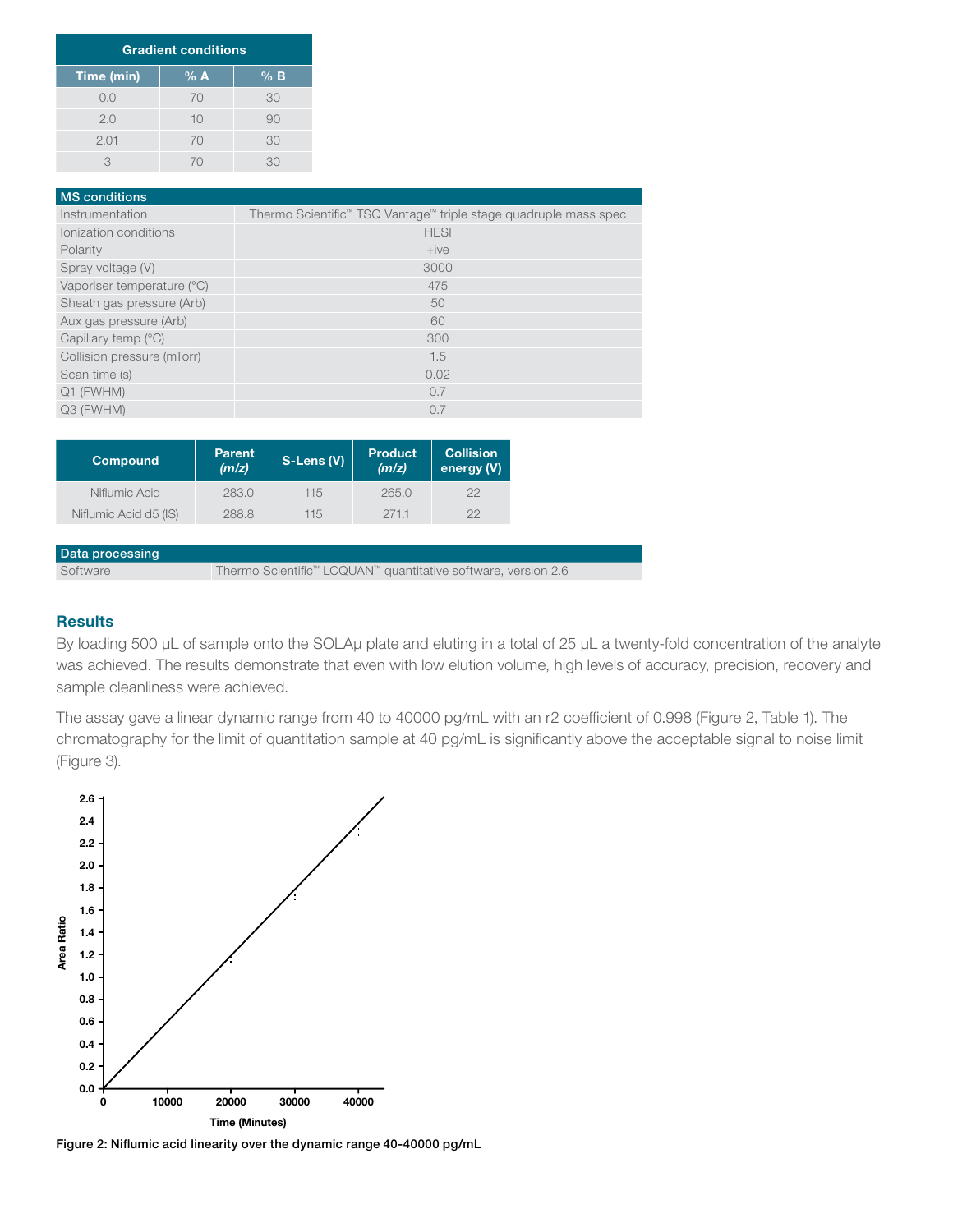| <b>Standard</b> | <b>Specified</b><br><b>Concentration</b><br>(ng/mL) | <b>Calculated</b><br><b>Concentration</b><br>(ng/mL) | <b>Accuracy</b><br>(% difference) | <b>Precision</b><br>$(%$ (%RSD n=18) |
|-----------------|-----------------------------------------------------|------------------------------------------------------|-----------------------------------|--------------------------------------|
| S <sub>1</sub>  | 40.0                                                | 39.7                                                 | $-0.775$                          |                                      |
| S <sub>2</sub>  | 400                                                 | 429                                                  | 7.37                              |                                      |
| S <sub>3</sub>  | 1000                                                | 1006                                                 | 0.592                             |                                      |
| S4              | 2000                                                | 2000                                                 | 0.00                              |                                      |
| S <sub>5</sub>  | 4000                                                | 4112                                                 | 2.81                              |                                      |
| S <sub>6</sub>  | 20000                                               | 19445                                                | $-2.78$                           |                                      |
| S7              | 30000                                               | 28809                                                | $-3.97$                           |                                      |
| S <sub>8</sub>  | 40000                                               | 38702                                                | $-3.25$                           |                                      |
|                 |                                                     |                                                      |                                   |                                      |
| QC L            | 400                                                 | 420                                                  | 5.00                              | 1.31                                 |
| QC M            | 20000                                               | 19200                                                | 4.00                              | 0.77                                 |
| QC H            | 30000                                               | 28800                                                | 4.00                              | 1.06                                 |

Table 1: niflumic acid accuracy data for the calibration range 40 to 40000 pg/mL



Low, mid and high QC samples were prepared at concentrations of 400, 20000 and 30000 pg/mL respectively. Table 1 shows a good level of accuracy at all QC levels. Table 2 shows reproducibility data for replicate extractions (n=18) at both high and low QC levels.

|         | <b>Precision data for niflumic acid</b><br>peak area ratio (%RSD) |
|---------|-------------------------------------------------------------------|
| Low QC  | 1.31                                                              |
| High QC | 106                                                               |

Table 2: Precision data niflumic acid at Low QC 40 pg/mL and High QC 30000 pg/mL (n=18)

|         | <b>Recovery of</b><br>niflumic acid (%) |
|---------|-----------------------------------------|
| Low QC  | 89.9                                    |
| High QC | 94 N                                    |

Table 3: Percentage recovery for niflumic acid at Low QC 40 pg/mL and High QC 30000 pg/mL

|         | <b>Matrix effects</b><br>(%) |
|---------|------------------------------|
| Low QC  | 8.63                         |
| High QC | 3.21                         |

Table 4: Percentage matrix effects for niflumic acid at Low QC 40 pg/mL and High QC 30000 pg/mL